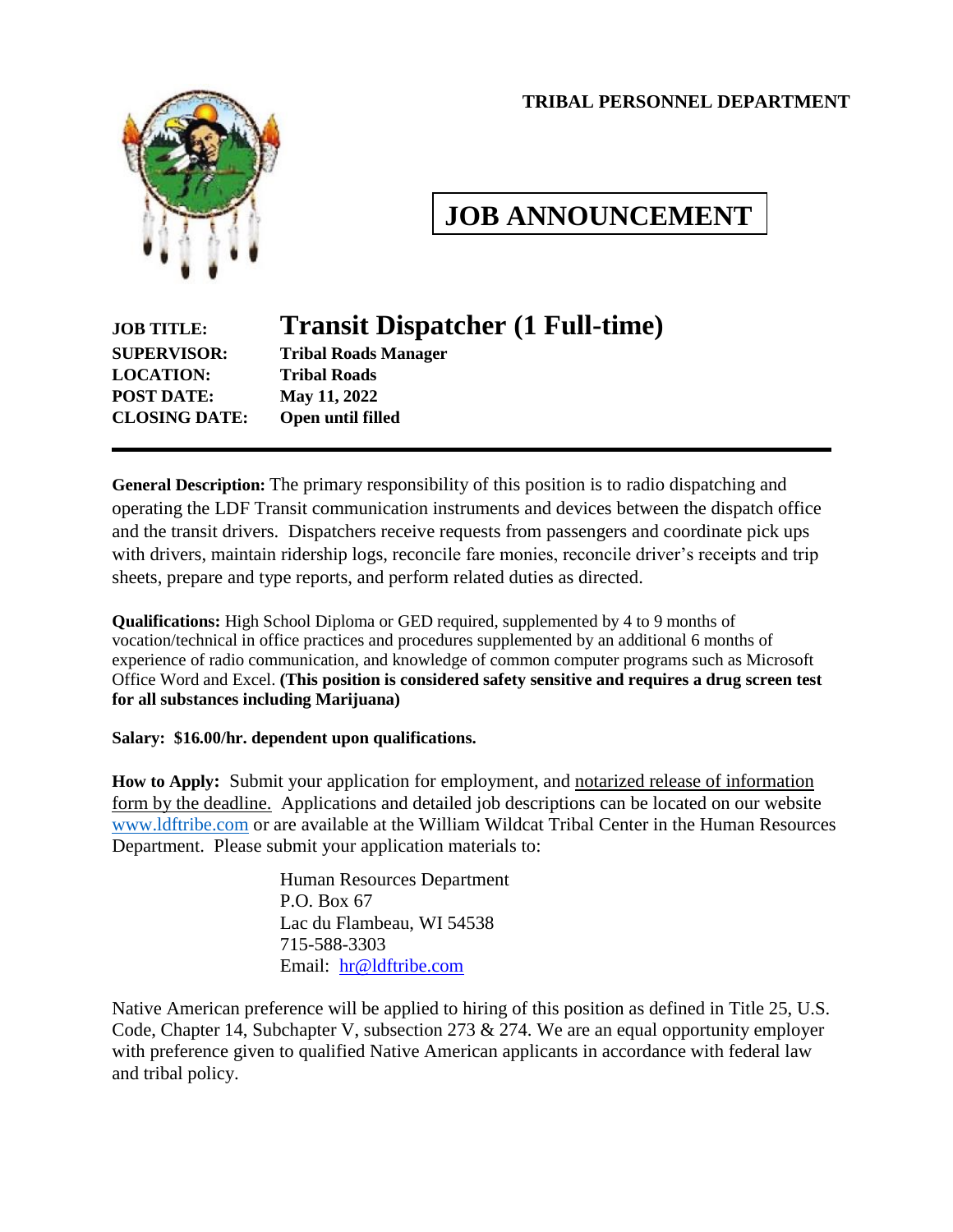#### **Lac du Flambeau Band of Lake Superior Chippewa Indians Nonexempt Position Description**

- **A. TITLE OF POSITION:** Transit Dispatcher
- **B. DEPARTMENT:** LDF Transit Program
- **C. SUPERVISOR'S TITLE:** Tribal Roads Manager

**D. DESCRIPTION OF DUTIES:** Perform radio dispatching and basic office tasks that are relevant to the public transportation program. Typical daily tasks and duties include but are not limited to:

- 1. Interact with passengers mostly via telephone to schedule reservations.
- 2. Create schedules and assign routes to drivers.
- 3. Receive, relay, and/or transmit dispatch information for public transportation in the most efficient, accurate and timely manner.
- 4. Maintain logs of radio transmissions, telephone calls, and other pertinent information and facts.
- 5. Maintain reports from transportation drivers.
- 6. Reconcile bus fare monies with driver's receipts and trip sheet reports.
- 7. Record bus tickets sold by number in database.
- 8. Prepare and type reports upon request.
- 9. Maintain strict confidentiality.
- 10. Perform related duties as directed.

#### **E. POSITION RELATIONSHIPS:**

- **1. Internal:** Frequent contact with all Tribal departments and programs.
- **2. External:** Daily contact with customers.
- **F. SUPERVISORY RESPONSIBILITIES:** None.
- **G. SUPERVISION RECEIVED:** Regular supervision from Shift Supervisor. Minimal supervision from Tribal Roads Management.
- **H. EDUCATION:** High School Diploma or GED required. Supplemented by 4 to 9 months of vocation/technical training in office practices and procedures.
- **I. EXPERIENCE:** 6 months experience in radio communication preferred.
- **J. SKILLS**: Requires the ability to compile, assemble, copy, record, and transcribe data. Requires the ability to exchange information with clarity. Can explain, demonstrate, and help others within-well established policies, procedures, and standards. Requires the ability to utilize a wide variety of reference, descriptive or advisory data and information. Must be able to add, subtract, multiple and divide. Must be able to carry out instructions in written,